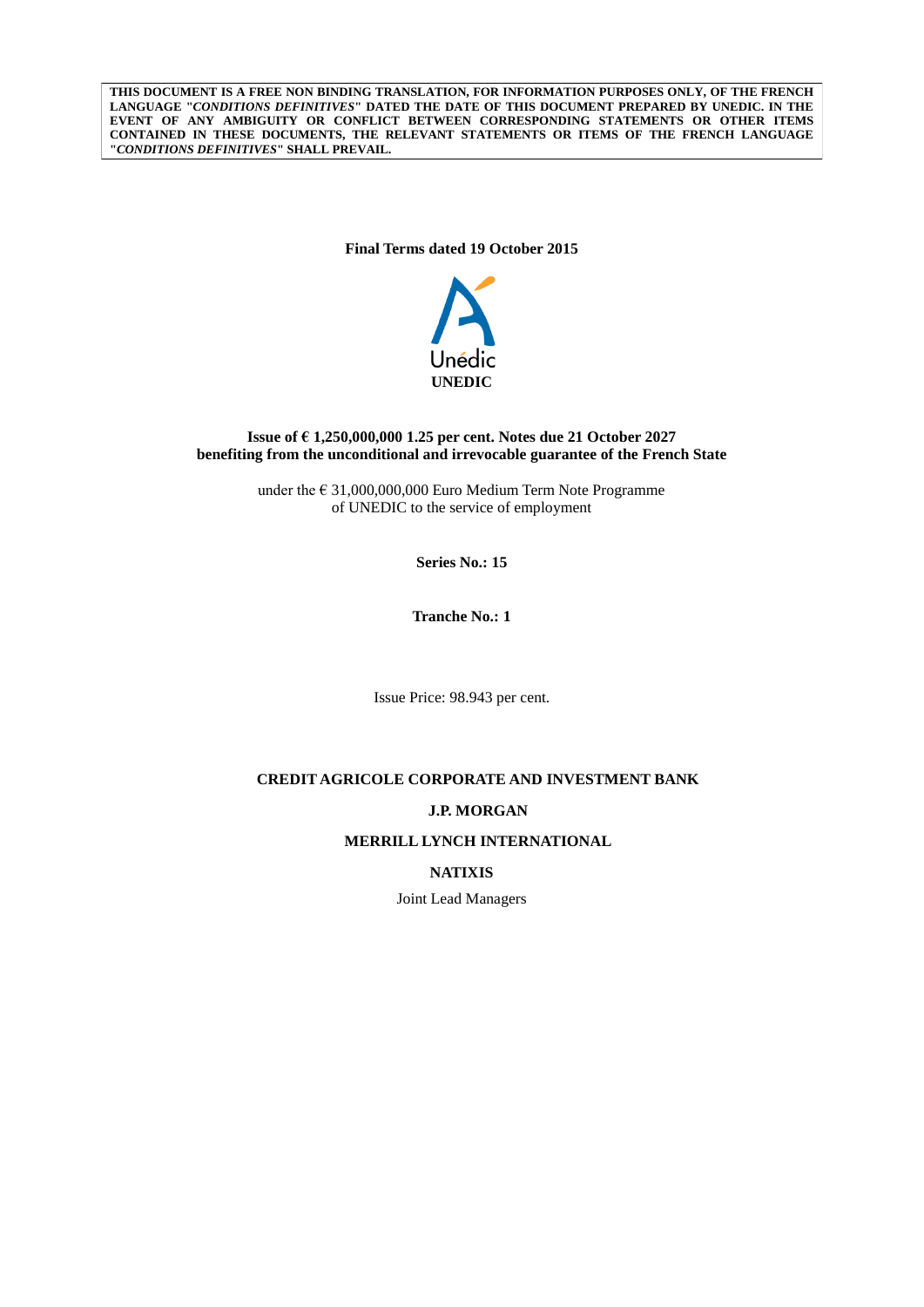## **PART A – CONTRACTUAL TERMS**

Terms used herein shall be deemed to be defined as such for the purposes of the Terms and Conditions set forth in the base prospectus dated 6 February 2015 (which received on that date the visa of the *Autorité des marchés financiers* ("**AMF**") number 15-046), in the supplement to the base prospectus dated 31 July 2015 (which received on that date the visa of the AMF number 15-432), and in the supplement to the base prospectus dated 24 September 2015 (which received on that date the visa of the AMF number 15-498), which together constitute a base prospectus (the "**Base Prospectus**") for the purposes of the Directive 2003/71/EC of the European Parliament and of the Council of 4 November 2003, as amended (which includes the amendments made by Directive 2010/73/EU of the European Parliament and of the Council of 24 November 2010, to the extent that such amendments have been implemented in a Member State of the European Economic Area) (the "**Prospectus Directive**").

This document constitutes the Final Terms relating to the issue of the notes (the "**Notes**") described hereafter for the purposes of Article 5.4 of the Prospectus Directive 2003/71/EC and contains the definitive terms of the Notes. These Final Terms supplement the Base Prospectus relating to the Programme of issuance and must be read in conjunction therewith.

The Final Terms and the Base Prospectus are available for viewing on the websites of (a) the *Autorité des marchés financiers* (www.amf-france.org) and (b) the Issuer (www.unedic.org), and during normal business hours at the registered office of the Issuer and at the specified office of the Paying Agent(s) where copies may be obtained.

| 1. | <b>Issuer:</b>                   |                               | <b>UNEDIC</b>                                                                                                                                                                                                                                                                                                                                                                                                 |
|----|----------------------------------|-------------------------------|---------------------------------------------------------------------------------------------------------------------------------------------------------------------------------------------------------------------------------------------------------------------------------------------------------------------------------------------------------------------------------------------------------------|
| 2. | Guarantee:                       |                               | Applicable                                                                                                                                                                                                                                                                                                                                                                                                    |
|    |                                  |                               | Unconditional and irrevocable guarantee from the<br>French State granted pursuant to Article 111 of the<br>law no. 2014-1655 dated 29 December 2014<br>(French loi de finances rectificative pour 2014) and<br>Article 1 of the Order (arrêté) of the Minister for<br>Finance and Public Accounts dated 28 January<br>2015 published in the Journal Officiel of the<br>Republic of France on 31 January 2015. |
| 3. | (i)                              | <b>Series Number:</b>         | 15                                                                                                                                                                                                                                                                                                                                                                                                            |
|    | (ii)                             | <b>Tranche Number:</b>        | 1                                                                                                                                                                                                                                                                                                                                                                                                             |
| 4. |                                  | <b>Specified Currency:</b>    | Euro (" $\epsilon$ ")                                                                                                                                                                                                                                                                                                                                                                                         |
| 5. | <b>Aggregate Nominal Amount:</b> |                               |                                                                                                                                                                                                                                                                                                                                                                                                               |
|    | (i)                              | Series:                       | € 1,250,000,000                                                                                                                                                                                                                                                                                                                                                                                               |
|    | (ii)                             | Tranche:                      | € 1,250,000,000                                                                                                                                                                                                                                                                                                                                                                                               |
| 6. | <b>Issue proceeds:</b>           |                               |                                                                                                                                                                                                                                                                                                                                                                                                               |
|    | (i)                              | Gross issue proceeds:         | € 1,236,787,500                                                                                                                                                                                                                                                                                                                                                                                               |
|    | (ii)                             | Estimated net issue proceeds: | € 1,234,287,500                                                                                                                                                                                                                                                                                                                                                                                               |
| 7. | <b>Issue Price:</b>              |                               | 98.943 per cent. of the Aggregate Nominal Amount                                                                                                                                                                                                                                                                                                                                                              |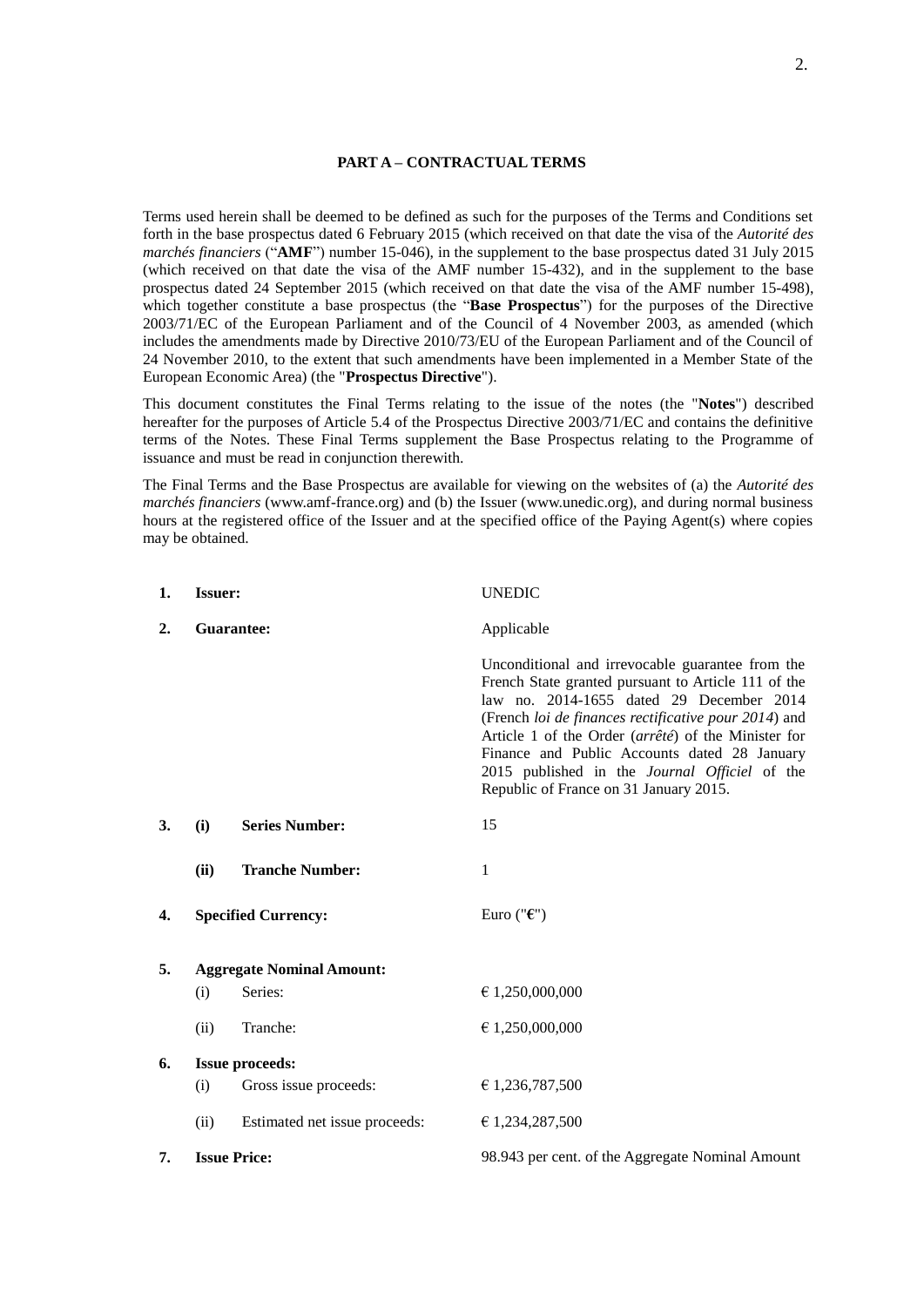| 8.  | <b>Denomination:</b>                                                                                        | € 100,000                                                                                                                                                                                                                                                                      |
|-----|-------------------------------------------------------------------------------------------------------------|--------------------------------------------------------------------------------------------------------------------------------------------------------------------------------------------------------------------------------------------------------------------------------|
| 9.  | <b>Number of Notes issued:</b>                                                                              | 12,500                                                                                                                                                                                                                                                                         |
| 10. | <b>Issue Date:</b><br>(i)                                                                                   | 21 October 2015                                                                                                                                                                                                                                                                |
|     | (ii)<br><b>Interest Commencement Date:</b>                                                                  | <b>Issue Date</b>                                                                                                                                                                                                                                                              |
| 11. | <b>Maturity Date:</b>                                                                                       | 21 October 2027                                                                                                                                                                                                                                                                |
| 12. | <b>Interest Basis:</b>                                                                                      | 1.25 per cent. <i>per annum</i> Fixed Rate (further<br>particulars specified below)                                                                                                                                                                                            |
| 13. | <b>Redemption/Payment Basis:</b>                                                                            | Redemption at par                                                                                                                                                                                                                                                              |
| 14. | <b>Change</b><br>of<br><b>Interest</b><br><b>Basis</b><br><sub>or</sub><br><b>Redemption/Payment Basis:</b> | Not Applicable                                                                                                                                                                                                                                                                 |
| 15. | Option:                                                                                                     | Not Applicable                                                                                                                                                                                                                                                                 |
| 16. | Date of authorisations for issuance of<br>Notes:                                                            | Decision of the Board of directors dated 27 June<br>2014 setting the terms for determining the<br>characteristics of the issue and authorising, from<br>January 2015 until January 2016, Vincent Destival,<br>directeur général of the Issuer, to determine its final<br>terms |
| 17. | <b>Method of distribution:</b>                                                                              | Syndicated                                                                                                                                                                                                                                                                     |

## **PROVISIONS RELATING TO INTEREST PAYABLE**

| 18. | <b>Fixed Rate Notes Provisions:</b>                                     |                                        | Applicable                                                 |
|-----|-------------------------------------------------------------------------|----------------------------------------|------------------------------------------------------------|
|     | (i)                                                                     | Rate of Interest:                      | 1.25 per cent. <i>per annum</i> payable annually in arrear |
|     | (ii)                                                                    | <b>Interest Payment Dates:</b>         | 21 October in each year                                    |
|     | (iii)                                                                   | <b>Fixed Coupon Amounts:</b>           | € 1,250 per € 100,000 in Denomination                      |
|     | (iv)                                                                    | Broken Amount(s):                      | Not Applicable                                             |
|     | (v)                                                                     | Day Count Fraction:                    | Actual/Actual - ICMA                                       |
|     | (vi)                                                                    | <b>Determination Dates:</b>            | 21 October in each year commencing on 21<br>October 2016   |
|     | Other terms relating to the method<br>(vii)<br>of calculating interest: |                                        | Not Applicable                                             |
| 19. |                                                                         | <b>Floating Rate Notes Provisions:</b> | Not Applicable                                             |
|     |                                                                         | PROVISIONS RELATING TO REDEMPTION      |                                                            |
| 20. |                                                                         | <b>Call Option:</b>                    | Not Applicable                                             |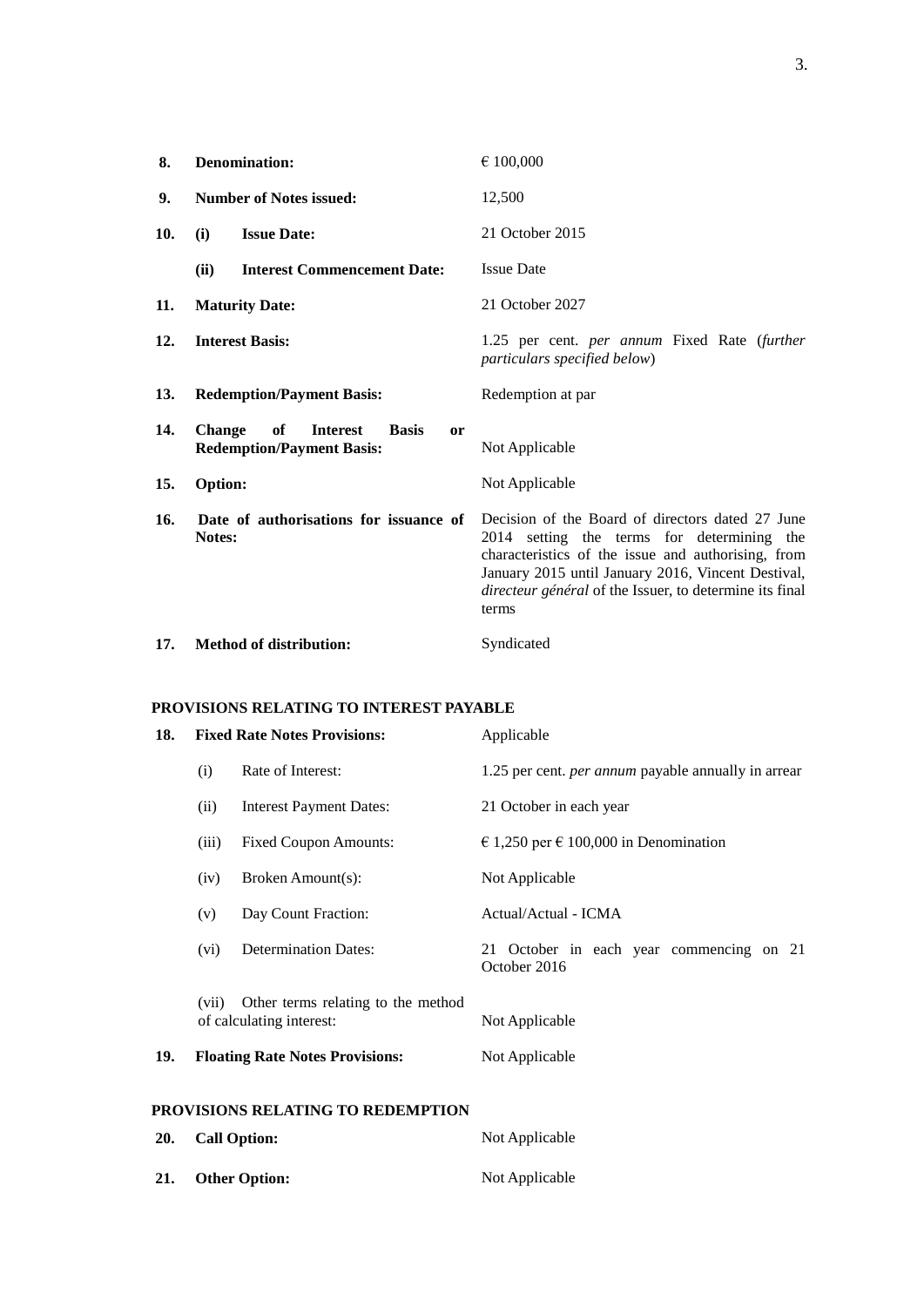#### **23. Early Redemption Amount:**

Early Redemption Amount(s) of each Note payable on redemption for taxation reasons or on event of default or other early redemption and/or the method of calculating the same and/or any other terms (if required or if different from that

set out in the Conditions): As specified in Condition 7 of the Terms and Conditions of the Base Prospectus

#### **GENERAL PROVISIONS APPLICABLE TO THE NOTES**

### **24. Form of Notes:**

(i) Form of Notes: Dematerialised Notes in bearer form (*au porteur*) (ii) Registration Agent: Not Applicable **25. Financial Centre(s) or other special provisions relating to payment dates for the purposes of Condition 8(d):** Not Applicable **26. Redenomination, renominalisation and reconventioning provisions:** Not Applicable **27. Consolidation provisions:** Not Applicable **28.** *Masse* **(Condition 12):** The name and address of the initial Representative of the *Masse* are: MASSQUOTE S.A.S.U. RCS 529 065 880 Nanterre 7bis rue de Neuilly F-92110 Clichy France Mailing address : 33, rue Anna Jacquin 92100 Boulogne-Billancourt France Represented by its Chairman The name and address of the alternate Representative of the *Masse* are: Gilbert Labachotte 8 Boulevard Jourdan 75014 Paris France The Representative of the *Masse* will perceive

**22. Final Redemption Amount of each Note:**  $\epsilon$  100,000 per Note of  $\epsilon$  100,000 Denomination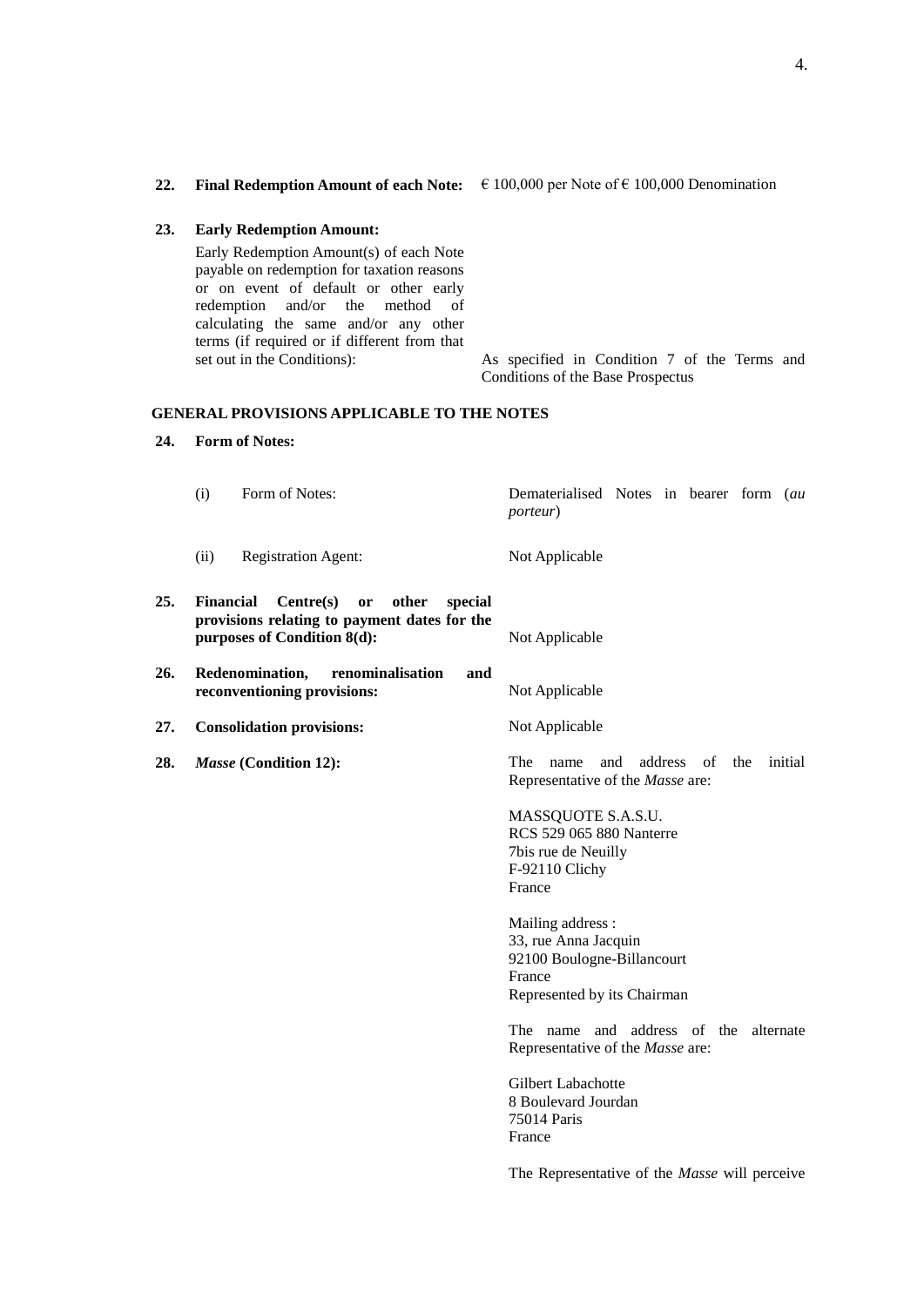a remuneration of € 450 *per annum* (excluding VAT) with respect to its appointment as Representative. **29. Other final terms:** Not Applicable **DISTRIBUTION 30. (i) If syndicated, names of Managers: Joint Lead Managers** Crédit Agricole Corporate and Investment Bank J.P. Morgan Securities plc Merrill Lynch International Natixis **(ii) Date of the subscription agreement:** 19 October 2015 (iii) **Stabilising Manager (if any):** Not Applicable **31. If non-syndicated, name of Dealer:** Not Applicable

## **PURPOSE OF FINAL TERMS**

These Final Terms comprise the final terms required for issue and admission to trading on Euronext Paris of the Notes described herein pursuant to the Euro 31,000,000,000 Euro Medium Term Note Programme of UNEDIC to the service of employment.

## **RESPONSIBILITY**

The Issuer accepts responsibility for the information contained in these Final Terms.

Signed on behalf of UNEDIC:

By: ............................................

Duly authorised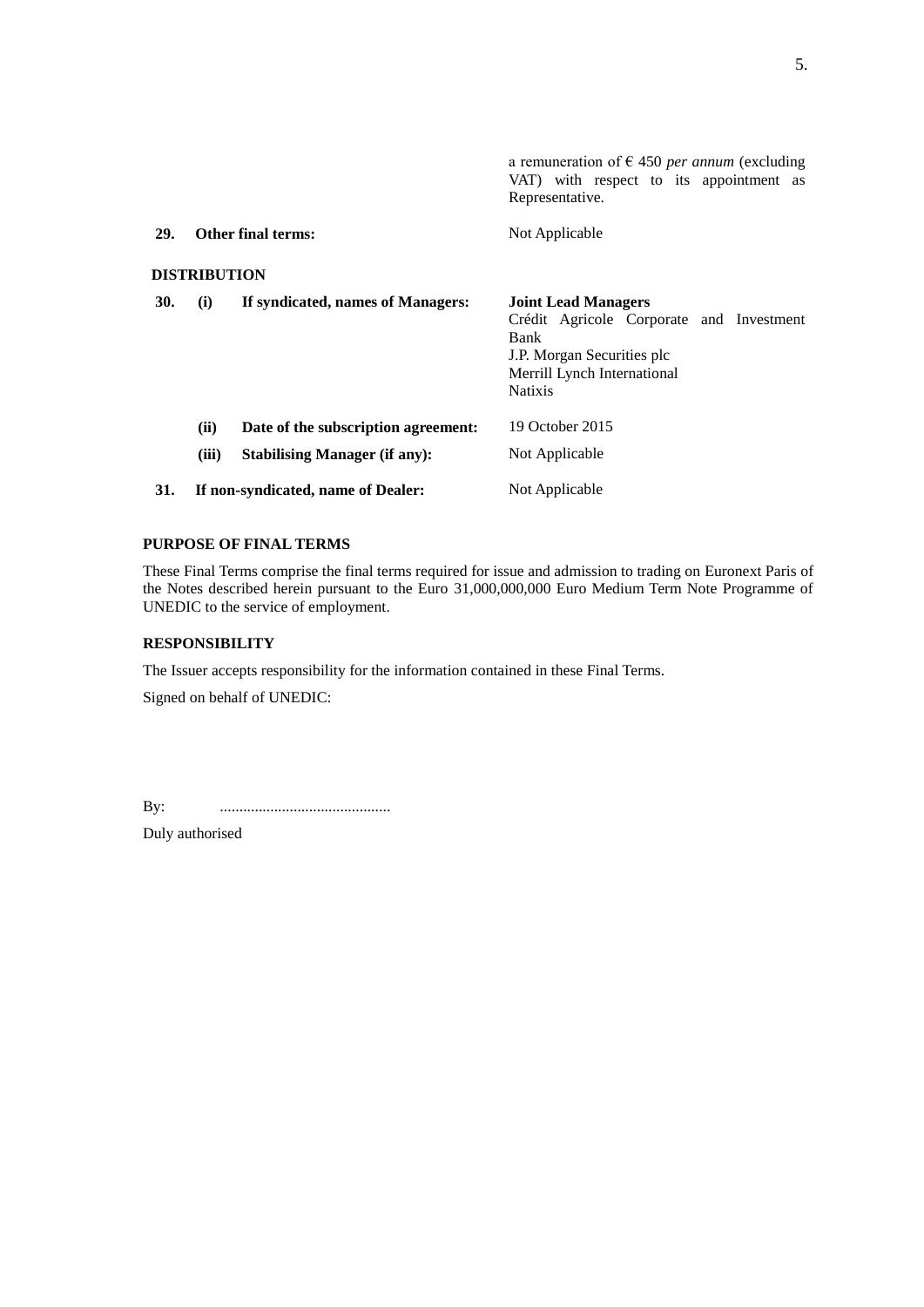## **PART B – OTHER INFORMATION**

(i) (a) Admission to trading: Application has been made by the Issuer (or on its

### **1. ADMISSION TO TRADING**

|       |                                                                                                                                                                                                                 | behalf) for the Notes to be admitted to trading on<br>Euronext Paris with effect from 21 October 2015. |
|-------|-----------------------------------------------------------------------------------------------------------------------------------------------------------------------------------------------------------------|--------------------------------------------------------------------------------------------------------|
|       | Regulated Markets or equivalent<br>(b)<br>markets on which, to<br>the<br>knowledge of the Issuer, securities<br>of the same class of the Notes to<br>be admitted to trading are already<br>admitted to trading: | Not Applicable                                                                                         |
| (ii)  | Estimate of total expenses related to<br>admission to trading:                                                                                                                                                  | $\epsilon$ 8,200                                                                                       |
| (iii) | publication<br>Additional<br>Base<br>of<br>Prospectus and Final Terms:                                                                                                                                          | Not Applicable                                                                                         |

## **2. RATINGS**

Ratings: The Notes to be issued are expected to be rated by Standard & Poor's Credit Market France SAS, Moody's Investors Service Limited and Fitch's France S.A.S :

S & P: AA

Moody's: Aa2

Fitch: AA

In accordance with Regulation (EC) No 1060/2009 dated 16 September 2009 of the European Parliament and of the Council, each of Standard & Poor's Credit Market France SAS, Moody's Investors Service Limited and Fitch France S.A.S. is included in the list of registered credit rating agencies published on the European Securities and Markets Authority's website.

## **3. INTERESTS OF NATURAL AND LEGAL PERSONS INVOLVED IN THE ISSUE**

Save as discussed in "Subscription and Sale" of the Base Prospectus, so far as the Issuer is aware, no person involved in the offer of the Notes has an interest material to the offer.

## **4. REASONS FOR THE OFFER**

Reasons for the offer: See "Use of Proceeds" wording in Base Prospectus.